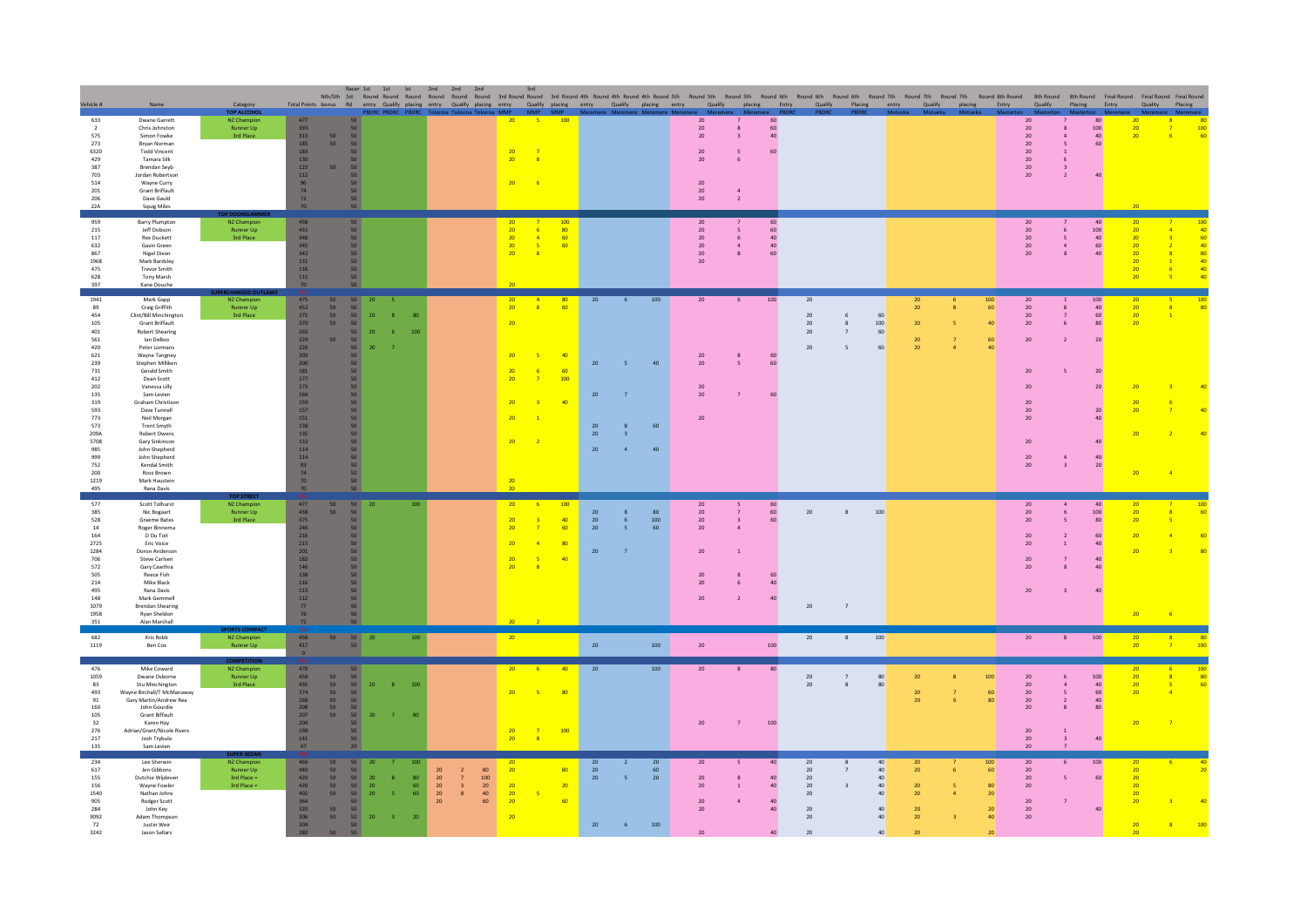| 524<br>444<br>307<br>1500<br>722                                                    | Tania Binnema<br>Paul/Ben McLeod<br>Cory Silk<br>Andrew Neiman<br>Tony Latta                                                                                                                                            | NZ Champion<br>Runner Up<br>3rd Place | 50<br>528<br>$\frac{507}{486}$<br>464                                                                                                                                                       | 50 <sub>2</sub><br>$\begin{array}{c} 50 \\ 50 \\ 50 \end{array}$ | 50<br>50<br>$\begin{array}{c} 50 \\ 50 \end{array}$<br>$50-1$<br>20                                                                                             |                                  | 20<br>$20-1$               | $-5$                     | $100\,$<br>40 <sup>°</sup> | 20<br>20<br>20<br>20                                                                              | $\overline{\mathbf{3}}$                   | 100<br>80<br>60<br>40 | 20<br>$\frac{20}{20}$                    |                         | 60<br>100<br>60                                | 20<br>20 <sub>2</sub>                                                                |                         | $60\,$<br>60                                                          | 20<br>20<br>20<br>$20\degree$        | 40<br>40<br>$\overline{a}$<br>40<br>$\overline{7}$<br>40 <sup>°</sup><br>8 | 20<br>$20\,$<br>$\frac{20}{20}$ |                | 80<br>60<br>40 <sup>°</sup><br>100 | 20<br>$20\,$<br>20 <sub>2</sub><br>20 <sup>°</sup>      | $\overline{4}$<br><sup>1</sup> | 40<br>$\begin{array}{c} 100 \\ 40 \end{array}$ | 20<br>20 <sup>°</sup><br>20<br>20 <sup>2</sup>                                |                |
|-------------------------------------------------------------------------------------|-------------------------------------------------------------------------------------------------------------------------------------------------------------------------------------------------------------------------|---------------------------------------|---------------------------------------------------------------------------------------------------------------------------------------------------------------------------------------------|------------------------------------------------------------------|-----------------------------------------------------------------------------------------------------------------------------------------------------------------|----------------------------------|----------------------------|--------------------------|----------------------------|---------------------------------------------------------------------------------------------------|-------------------------------------------|-----------------------|------------------------------------------|-------------------------|------------------------------------------------|--------------------------------------------------------------------------------------|-------------------------|-----------------------------------------------------------------------|--------------------------------------|----------------------------------------------------------------------------|---------------------------------|----------------|------------------------------------|---------------------------------------------------------|--------------------------------|------------------------------------------------|-------------------------------------------------------------------------------|----------------|
| 665<br>786<br>1044<br>266<br>1158<br>987<br>991<br>172<br>1193<br>613<br>198<br>490 | Cameron Fisk<br>Azhar Bhamji<br><b>Brendon Nguyen</b><br>Greg Bullot<br><b>Barry Smith</b><br>Ross Fafeita<br>Wayne MacKenzie<br>Steve Rakena<br>Shane Cunningham<br>Kirin Hodges<br>Dallas Graham<br>Michael Tillemans |                                       | $\begin{array}{c} 70 \\ 50 \end{array}$<br>$\begin{array}{c} 50 \\ 50 \end{array}$<br>$\begin{array}{c} 50 \\ 50 \end{array}$<br>50 <sup>°</sup><br>50<br>50<br>50                          |                                                                  | 50<br>50 <sub>2</sub><br>50 <sub>2</sub><br>50 <sub>2</sub><br>50<br>50<br>50 <sub>2</sub><br>50 <sup>°</sup><br>50 <sub>2</sub><br>50<br>50 <sub>1</sub><br>50 |                                  |                            |                          |                            |                                                                                                   |                                           |                       | 20<br>20<br>$20\,$                       |                         |                                                |                                                                                      |                         |                                                                       |                                      |                                                                            |                                 |                |                                    | ${\bf 20}$<br>20<br>20<br>20<br>20                      |                                |                                                | 20<br>$\begin{array}{c}\n 20 \\ \hline\n 20\n \end{array}$<br>20 <sub>2</sub> | -5             |
| 975<br>459<br>656<br>804<br>291<br>73<br>190<br>310<br>22<br>654                    | Tim Lacey<br><b>Brian Hughes</b><br>Dean Williams<br>Shona Mendoza<br>J Connors<br>Mike Carlton<br>Karl Haustein<br><b>Bob George</b><br>Zachary & Hunter Grant-Miles<br>Andrew Moffitt                                 |                                       | 70<br>70<br>70<br>70<br>70<br>70<br>70<br>70<br>70<br>70<br>70                                                                                                                              |                                                                  | 50 <sub>2</sub><br>50<br>50 <sub>2</sub><br>50<br>50 <sub>2</sub><br>50<br>50<br>50<br>50 <sup>°</sup><br>50 <sub>2</sub>                                       |                                  | 20 <sub>2</sub>            |                          |                            | 20<br>$\frac{20}{20}$<br>$\overline{20}$<br>$\overline{20}$<br>$\overline{20}$<br>$\overline{20}$ | $-6$                                      |                       | 20<br>20                                 |                         |                                                |                                                                                      |                         |                                                                       |                                      |                                                                            |                                 |                |                                    |                                                         |                                |                                                |                                                                               |                |
| 157<br>716<br>451<br>715<br>1801<br>1359<br>997<br>795<br>497<br>1295               | Hamish MacDonald<br>Russell Lowe<br>Shaun Mather<br>Ross Thompson<br>Shane Eastham<br>Scott Coffin<br>Donn Smyth<br>Darren Riches<br><b>Trevor Hughes</b><br>Robert Ihle                                                |                                       | $\begin{array}{c} 90 \\ 90 \\ 90 \end{array}$<br>$\frac{90}{90}$<br>$\begin{array}{c} 90 \\ 90 \end{array}$<br>$\begin{array}{c} 90 \\ 90 \end{array}$<br>$\frac{90}{77}$<br>76             |                                                                  | 50<br>20<br>50<br>$50 -$<br>50<br>50 <sub>2</sub><br>50<br>50<br>50<br>50<br>50 <sup>°</sup>                                                                    |                                  | 20<br>20                   |                          | 20                         | 20<br>$\overline{20}$<br>20<br>20<br>20<br>$\overline{20}$                                        |                                           |                       | $20\,$<br>20                             | $\overline{7}$          |                                                |                                                                                      |                         |                                                                       |                                      |                                                                            | ${\bf 20}$                      |                | 20                                 | $20\,$<br>$20\,$<br>$20\,$<br>20<br>20                  |                                |                                                |                                                                               |                |
| 1255<br>1079<br>406<br>97<br>517<br>213<br>935<br>1661<br>596                       | Matt Crooks/Daniel Harison<br><b>Brendan Shearing</b><br>Dan Southall<br><b>Tony Richardson</b><br>Eddie Trybula<br>Blair Cole<br>Craig Smith<br><b>Rob Dalley</b><br>Clifford Whiting                                  |                                       | $\begin{array}{c} 110 \\ 110 \\ 100 \\ 100 \\ 94 \end{array}$<br>94<br>93<br>$\frac{92}{92}$                                                                                                | 50<br>50                                                         | 50<br>50<br>50<br>50<br>$20\,$<br>50<br>20<br>50<br>50<br>50<br>20                                                                                              | $\overline{a}$<br>$\overline{2}$ | $20\,$<br>20<br>${\bf 20}$ |                          |                            | 20<br>20<br>20                                                                                    | $\overline{\mathbf{3}}$<br>$\overline{2}$ |                       |                                          |                         |                                                |                                                                                      |                         |                                                                       |                                      |                                                                            |                                 |                |                                    | $\frac{20}{20}$<br>$20\,$<br>20<br>$20\,$<br>20         | $\overline{4}$                 |                                                | 20<br>20                                                                      |                |
| 812<br>255<br>1498<br>2651<br>929<br>714<br>765<br>103<br>360<br>901                | lan Harvey<br>Dan Harison<br>Matt Kriletich<br>Steve Dunne<br>Mathew Patmore<br>Phil Hirst<br>Chris Daley<br>R Armstrong<br>D Tyson<br>Steve Pugh                                                                       |                                       | $\begin{array}{c} 110 \\ 110 \end{array}$<br>$110\,$<br>$110\,$<br>$110\,$<br>110<br>110<br>$\begin{array}{c} 110 \\ 110 \end{array}$                                                       |                                                                  | 50<br>50<br>50 <sub>2</sub><br>50<br>50 <sub>2</sub><br>50 <sub>2</sub><br>50 <sub>2</sub><br>50<br>50<br>50                                                    |                                  |                            |                          |                            | $\frac{20}{20}$                                                                                   |                                           | 20                    |                                          |                         |                                                | $20\,$<br>$20\,$<br>$20\,$<br>$20\,$<br>${\bf 20}$<br>20 <sub>2</sub>                |                         | 40<br>$\frac{40}{40}$<br>$40\,$<br>$40\,$<br>40 <sup>°</sup>          | $20\,$<br>$\frac{20}{20}$            | 40<br>40<br>40                                                             |                                 |                |                                    | 20                                                      |                                |                                                |                                                                               |                |
| 805<br>600<br>220<br>540<br>$317\,$<br>591<br>3940<br>966<br>610                    | Sean Gourdie<br>Jim Carroll<br>Dave Levien<br>John Hooper<br>Shane Craig<br>lain Clegg<br>Jay Maka<br>Kurt Goodin<br>Dave Thelin                                                                                        |                                       | $\begin{array}{c} 138 \\ 134 \end{array}$<br>133<br>$131\,$<br>130<br>130<br>117<br>117<br>$111\,$                                                                                          |                                                                  | 50 <sub>2</sub><br>50 <sub>2</sub><br>50 <sub>2</sub><br>50<br>50<br>50 <sub>2</sub><br>50 <sub>2</sub><br>50 <sub>2</sub><br>50 <sup>°</sup>                   |                                  |                            |                          |                            | 20<br>20<br>20                                                                                    | $\overline{7}$                            | 40<br>20<br>$-20$     | 20<br>20                                 | $\overline{a}$          |                                                | $20\,$<br>20<br>$20\,$<br>20 <sub>2</sub>                                            | $\overline{\mathbf{3}}$ | $40\,$<br>40<br>40 <sup>°</sup><br>40 <sup>°</sup>                    |                                      |                                                                            | 20<br>20                        | $\overline{1}$ | 60<br>40                           | $20\,$<br>${\bf 20}$<br>20                              | $\,1\,$                        | 20 <sub>2</sub>                                | 20                                                                            |                |
| 1132<br>1325<br>976<br>800<br>461<br>1598<br>1786<br>518<br>460                     | Max Turner<br>Matt Gibbons<br>Ross Wood<br>Mike Scholten<br>Des Briggs<br><b>Ricky Eastham</b><br>Aaron Thomas<br>Steve McKay<br>Tony Gera                                                                              |                                       | $\begin{array}{c} 161 \\ 158 \end{array}$<br>$157\,$<br>156<br>150<br>$\begin{array}{c} 150 \\ 150 \end{array}$<br>$\frac{141}{138}$                                                        | 50                                                               | 50 <sub>2</sub><br>50<br>50 <sub>1</sub><br>50<br>${\bf 20}$<br>50<br>${\bf 20}$<br>50<br>50<br>50<br>50 <sup>°</sup>                                           |                                  | $20\,$<br>$\frac{20}{20}$  | $\,$ 6                   | 40                         | 20<br>$\frac{20}{2}$<br>20                                                                        | $\overline{4}$                            |                       | 20                                       | $\mathbf{R}$            |                                                | 20 <sub>2</sub><br>20                                                                |                         | 40 <sup>°</sup><br>40                                                 | $20\,$<br>$20\,$<br>$20\,$<br>$20\,$ | 40<br>$\,$ 1 $\,$<br>40<br>$\mathsf{s}$<br>40<br>6<br>40                   | $20\,$                          |                | 20 <sup>1</sup>                    | $20\,$<br>20 <sub>2</sub><br>20 <sub>2</sub><br>20      | $\overline{2}$                 | 20 <sub>2</sub><br>60                          | 20                                                                            |                |
| 218<br>500<br>108<br>318<br>243<br>382<br>252<br>364<br>567<br>168                  | <b>Bob Greig</b><br>Rhys Harrison<br>Fraser Macarae<br>Simon Curran<br>Mark Hudson<br>Mike Wilson<br>Shane Williams<br>Paul/Jordan Ramakers<br>Regan Curran<br>Paul Georgantas                                          |                                       | $\begin{array}{c} 198 \\ 193 \end{array}$<br>$190\,$<br>$\begin{array}{c} 190 \\ 184 \end{array}$<br>$\begin{array}{c} 178 \\ 171 \end{array}$<br>$\begin{array}{c} 170 \\ 164 \end{array}$ | 50                                                               | $50 -$<br>20<br>50<br>50<br>50<br>50<br>50<br>50<br>50 <sup>°</sup><br>50<br>50                                                                                 | - 6                              | 20                         | $\overline{\phantom{0}}$ |                            | 20<br>20<br>20<br>20                                                                              | $\overline{1}$                            | 100<br>40             | $20\degree$<br>$20\,$<br>$20\,$          | $\overline{\mathbf{3}}$ | 40                                             | $20\,$<br>$20\degree$<br>20 <sub>2</sub><br>20<br>20 <sup>°</sup><br>20 <sup>2</sup> | 6                       | $40\,$<br>$\bf{40}$<br>40 <sup>°</sup><br>40<br>40 <sup>1</sup><br>40 | 20<br>20                             | 40<br>$\overline{2}$<br>40                                                 | 20                              |                | 40                                 | 20<br>20<br>20 <sub>2</sub><br>$20\,$<br>20<br>20<br>20 | 8<br>$\mathbf{R}$              | 40<br>20 <sup>2</sup>                          | $20\degree$<br>20<br>20 <sub>2</sub><br>20                                    |                |
| 1086<br>$302\,$<br>$123\,$<br>$\overline{2}$<br>77<br>340<br>1970<br>93             | Stephen Howe<br>Phil Hunter<br><b>Russell Lorimer</b><br>Ray Peterson<br>Dave Norriss<br>Paul Hammond<br>Dean Sivewright/Tim Hawke<br>Warren Black                                                                      |                                       | 232<br>$\begin{array}{c} 230 \\ 220 \end{array}$<br>$214\,$<br>$211\,$<br>$\frac{211}{210}$<br>$\begin{array}{c} 200 \\ 198 \end{array}$                                                    | 50<br>50                                                         | 50<br>50<br>20 <sub>2</sub><br>50<br>50<br>20 <sub>2</sub><br>50<br>50<br>50                                                                                    | $\overline{1}$                   | 20<br>40                   |                          |                            | 20                                                                                                |                                           |                       | 20<br>$20\,$<br>$20\,$<br>20<br>20<br>20 |                         | 60<br>40 <sup>°</sup><br>20 <sub>2</sub><br>60 | $20\,$<br>$20\,$<br>$20\,$<br>20<br>20                                               |                         | $40\,$<br>$40\,$<br>$40\,$<br>40 <sup>°</sup><br>40 <sup>°</sup>      | $20\,$<br>20                         | 40<br>40                                                                   | ${\bf 20}$                      |                | 20 <sup>2</sup>                    | $20\,$                                                  |                                |                                                | $\begin{array}{c} 20 \\ 20 \end{array}$<br>20<br>20<br>20                     | $\overline{2}$ |
| 162<br>1967<br>635                                                                  | Keith Knuth<br><b>Reg Pountney</b><br><b>Lyal Elliot</b>                                                                                                                                                                |                                       | $\frac{241}{236}$                                                                                                                                                                           | 50                                                               | 50<br>50                                                                                                                                                        |                                  | $\frac{20}{20}$            | $\frac{1}{4}$            | $\frac{40}{20}$            | 20                                                                                                |                                           |                       | 20<br>$20\,$<br>20                       |                         | 40                                             | $20\,$<br>$20\,$                                                                     | $\overline{z}$          | 40 <sup>°</sup><br>$40\,$                                             |                                      |                                                                            | $20\,$                          |                | 20 <sup>°</sup>                    | 20<br>20                                                |                                |                                                | 20<br>$\frac{20}{20}$                                                         |                |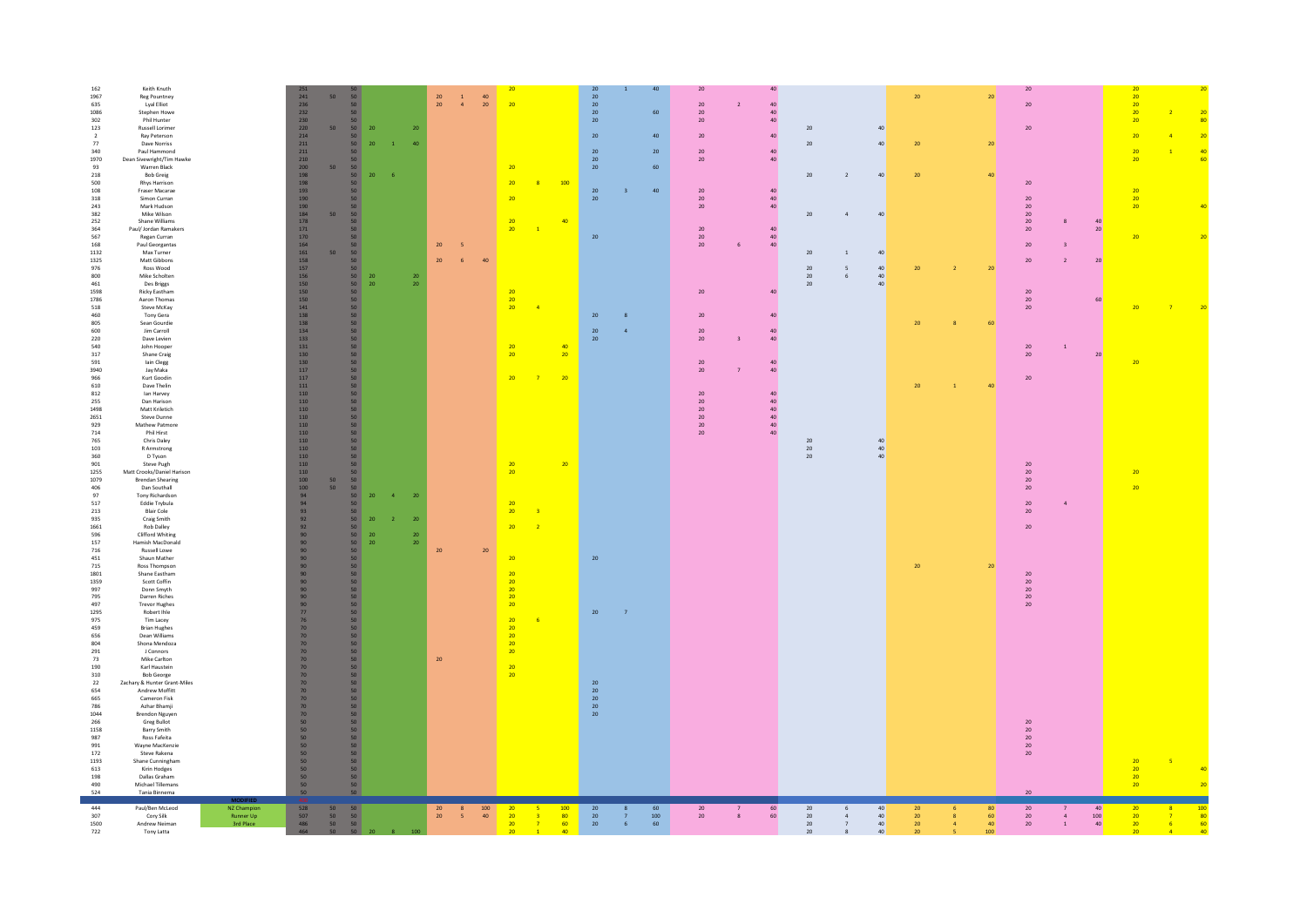| 818<br>Preston Brunell<br>711<br>Chris O'Connor<br>385A<br>Gary Bogaart<br>585<br>Shane Windley<br>338<br>Jonathan Gregson<br>969<br><b>Bruce Riddick</b><br>468<br><b>Brin Hayes</b><br>442<br><b>Baylee Goddard</b><br>$\mathbf{R}$<br>Gerry Rose<br>149<br>Wayne Stirling<br>8889<br>Jason Dolores<br>$157\,$<br>Rex Bishop<br>232<br>Paul Irwin<br>1027<br>Richard Chamberlain<br>885<br>Reuben Beaumont<br>642<br>Erin Keys                                                                                                                                                                                                                                                                                                               |                                                             | 362<br>${\bf 280}$<br>${\bf 241}$<br>200<br>$\begin{array}{c} 200 \\ 144 \end{array}$<br>137<br>135<br>$\frac{1}{119}$<br>$117\,$<br>114<br>$113\,$<br>$113\,$<br>$111\,$<br>110<br>53<br>$\theta$                                                                                                                                                                                                                                            | $50 -$<br>50<br>50 <sub>2</sub><br>50 <sub>2</sub><br>50<br>50<br>50<br>$50 -$<br>50 <sub>2</sub><br>50 <sub>2</sub><br>50<br>50<br>50 <sub>2</sub><br>$50 -$                                                                                                                                                                                                                                                                                                                         | 20<br>$20\,$<br>20                                                                                                                                                    | 80<br>60<br>$\overline{z}$                                                                                                                                              | $\overline{4}$<br>20<br>$\overline{\mathbf{8}}$<br>20<br>20<br>$-6$                                                                                            | 20 <sub>2</sub><br>40<br>20                                          | 20                                                                                                                                 | 80                                                                                                                                                                      | 20<br>20<br>20<br>50                                                                                                                | $\overline{\mathbf{3}}$                                    | 40                                                                                                  | 20                                                                           | $\overline{\phantom{a}}$<br>40                                                                                                                                      | 20<br>20                                                                                                                         |                | 60                                                                                         | 20<br>20<br>20<br>20<br>20<br>20                                                                                                        |                                                               | 60<br>40<br>40<br>40                                                                                                            | 20                                                                                                                   |                                                                         |
|------------------------------------------------------------------------------------------------------------------------------------------------------------------------------------------------------------------------------------------------------------------------------------------------------------------------------------------------------------------------------------------------------------------------------------------------------------------------------------------------------------------------------------------------------------------------------------------------------------------------------------------------------------------------------------------------------------------------------------------------|-------------------------------------------------------------|-----------------------------------------------------------------------------------------------------------------------------------------------------------------------------------------------------------------------------------------------------------------------------------------------------------------------------------------------------------------------------------------------------------------------------------------------|---------------------------------------------------------------------------------------------------------------------------------------------------------------------------------------------------------------------------------------------------------------------------------------------------------------------------------------------------------------------------------------------------------------------------------------------------------------------------------------|-----------------------------------------------------------------------------------------------------------------------------------------------------------------------|-------------------------------------------------------------------------------------------------------------------------------------------------------------------------|----------------------------------------------------------------------------------------------------------------------------------------------------------------|----------------------------------------------------------------------|------------------------------------------------------------------------------------------------------------------------------------|-------------------------------------------------------------------------------------------------------------------------------------------------------------------------|-------------------------------------------------------------------------------------------------------------------------------------|------------------------------------------------------------|-----------------------------------------------------------------------------------------------------|------------------------------------------------------------------------------|---------------------------------------------------------------------------------------------------------------------------------------------------------------------|----------------------------------------------------------------------------------------------------------------------------------|----------------|--------------------------------------------------------------------------------------------|-----------------------------------------------------------------------------------------------------------------------------------------|---------------------------------------------------------------|---------------------------------------------------------------------------------------------------------------------------------|----------------------------------------------------------------------------------------------------------------------|-------------------------------------------------------------------------|
| 166<br>Jock van Niekerk<br>5000<br>Darryl Benson<br>452<br>Michael Trainor<br>145<br>Colin Johnson<br>154<br>Jackson Wilton<br>1339<br><b>Troy Appleton</b><br>228<br>Steve van Pelt<br>94<br>Mark James<br>36<br>Connor Easton<br>Mish Foxley<br>$12\,$<br>Karl Dykes<br>86<br>Cameron Dykes<br>98<br>622<br>Jeff Godden<br>813<br><b>Brvan Sweetman</b><br>732<br><b>Rill Hamilton</b><br>82<br>Martin Wilson<br>775<br>Chris Nixon<br>63<br>Anton Foley/Jackson Wilton                                                                                                                                                                                                                                                                      | NZ Champion<br>Runner Up<br>3rd Place                       | 527<br>50<br>483<br>50<br>$\frac{466}{464}$<br>50 <sub>2</sub><br>50 <sup>1</sup><br>461<br>458<br>390<br>50<br>50<br>283<br>270<br>$50 -$<br>$265\,$<br>238<br>178<br>175<br>138<br>$\begin{array}{c} 135 \\ 113 \end{array}$<br>$111\,$<br>70                                                                                                                                                                                               | 50 <sub>2</sub><br>20<br>$50\,$<br>50<br>$\frac{20}{20}$<br>50<br>-6<br>50<br>$\frac{20}{20}$<br>$\overline{2}$<br>$\frac{50}{50}$<br>$\overline{a}$<br>50<br>50 <sub>1</sub><br>20 <sub>2</sub><br>8<br>50<br>50<br>50<br>50<br>50 20<br>$\overline{\mathbf{3}}$<br>50<br>20<br>$\sim 1$                                                                                                                                                                                             | 60<br>$20\,$<br>$\begin{array}{c} 80 \\ 60 \end{array}$<br>$\begin{array}{c} 20 \\ 20 \\ 20 \end{array}$<br>40<br>40 <sup>°</sup><br>20<br>100<br>40<br>40            | $\begin{array}{c} 40 \\ 60 \\ 100 \end{array}$<br>$\overline{5}$<br>6 <sup>1</sup><br>8                                                                                 | 20<br>$\overline{4}$<br>20<br>$\overline{7}$<br>$\overline{20}$<br>$\mathbf{R}$<br>$-20$<br>$\mathbf{R}$<br>20<br>$\overline{1}$<br>20<br>20<br>$\overline{2}$ | 60<br>40<br>60<br>80<br>40<br>40 <sup>°</sup><br>100<br>40           | 20<br>$20\,$<br>20<br>20<br>20<br>20<br>20<br>20 <sub>2</sub>                                                                      | $60\,$<br>$100\,$<br>40<br>80<br>-6<br>$\mathbf{R}$<br>40<br>$\overline{1}$<br>40<br>$\overline{4}$<br>60                                                               | $20\,$<br>$20\,$<br>20<br>20                                                                                                        | $\overline{\phantom{a}}$                                   | 80<br>$80\,$<br>60<br>60                                                                            | 20<br>20<br>20                                                               | 40<br>$6 \overline{6}$<br>40<br>8<br>40<br>$\overline{7}$                                                                                                           | 20<br>${\bf 20}$<br>$\frac{20}{20}$<br>20<br>20<br>20<br>$20\,$<br>20                                                            |                | 40<br>80 <sup>°</sup><br>20 <sup>°</sup><br>40<br>20<br>20<br>20 <sub>2</sub><br>40<br>100 | 20<br>${\bf 20}$<br>20<br>20<br>$20\,$<br>$20\,$<br>$20\,$<br>20                                                                        | $\mathbf{1}$<br>6<br>$\mathbf{R}$                             | 80<br>60<br>60<br>40<br>40<br>40 <sup>°</sup><br>100<br>40 <sup>°</sup>                                                         | 20<br>20 <sub>2</sub><br>20 <sup>°</sup><br>20 <sup>2</sup><br>20 <sup>°</sup><br>$\overline{20}$<br>$\frac{20}{20}$ | $-6$<br>$\sqrt{4}$<br>$\mathbf{1}$                                      |
| 122<br>Phil Love<br>79<br>Donovan Wood<br>370<br>Kevin Foothead<br>38<br>Geoff Bond<br>21<br>Simon Banks<br>611<br>Mark Hitchman<br>$131\,$<br>Jim Wells<br>329<br>Bryan Sweetman<br>366<br>Jody Burgess<br>228<br>Steve Van Pelt<br>661<br><b>Shelley Burgess</b>                                                                                                                                                                                                                                                                                                                                                                                                                                                                             | NZ Champion<br>Runner Up<br>3rd Place                       | 528<br>50<br>465<br>464<br>351<br>50<br>50<br>$\begin{array}{l} 286 \\ 202 \end{array}$<br>$157\,$<br>$143$<br>50<br>112<br>112<br>$111\,$                                                                                                                                                                                                                                                                                                    | 50<br>50<br>20<br>50<br>50<br>50 <sub>2</sub><br>50 <sub>2</sub><br>50 <sub>2</sub><br>50 <sub>2</sub><br>50 <sub>2</sub><br>50<br>50                                                                                                                                                                                                                                                                                                                                                 | 20<br>100<br>$\frac{20}{20}$                                                                                                                                          | $\begin{array}{c} 100 \\ 80 \\ 60 \end{array}$<br>$\frac{5}{6}$                                                                                                         | 20<br>20<br>$\overline{4}$<br>20<br>$-6$<br>$\overline{20}$<br>$\mathbf{R}$<br>20<br>20<br>$\overline{2}$                                                      | 80<br>60<br>60<br>100<br>40                                          | $20\,$<br>20<br>20                                                                                                                 | 80<br>60<br>$\overline{7}$<br>60<br>-8                                                                                                                                  | $20\,$<br>20<br>20<br>20<br>20<br>$20\,$                                                                                            | $\overline{2}$<br>-6<br>$\boldsymbol{8}$<br>$\overline{z}$ | $60\,$<br>40 <sup>°</sup><br>80<br>80<br>40                                                         | $20\,$<br>$20\degree$                                                        | 40<br>$\,$ 8 $\,$<br>40<br>$\overline{2}$                                                                                                                           | 20<br>$\begin{array}{c} 20 \\ 20 \end{array}$<br>${\bf 20}$                                                                      |                | 60<br>60<br>80 <sup>1</sup>                                                                | 20<br>20<br>20                                                                                                                          | $\mathbf{R}$                                                  | 40<br>80<br>60                                                                                                                  | 20<br>20<br>20 <sup>2</sup><br>20                                                                                    | 40<br>$\frac{40}{80}$                                                   |
| 154<br>Jackson Wilton<br>112<br>Cole Scammell<br>740<br>Alan Thoresen<br>438<br>Shannon Askew<br>166<br>Jock van Niekerk<br>$46\,$<br>Tony Gray<br>145<br>Colin Johnson<br>35<br>Anton Foley<br>300<br>Dean Piper<br>611<br>Mark Hitchman<br>228<br>Steve van Pelt<br>$111\,$<br>Alex Paterson<br>878<br>Geoff Shaw<br>999<br><b>Bret Nicol</b><br>Ross Donaldson<br>848<br>584<br>Martin Kjar<br>94<br>Mark James<br>622<br>Jeff Godden<br>88<br>Spike Lauria<br>47<br>Warren Wilson<br>122<br>Phil Love<br>$614\,$<br>Corey Turnbull<br>$153\,$<br>Shannon Webb<br>367<br>Jody Burgess<br>51<br>Ian Millward<br>5030<br>Mal Bain<br>1239<br>G Sorenson<br>44<br>Leeanne Millward<br>190<br>K Moss<br>98<br>Cameron Dykes<br>24<br>Peter Wald | <b>ODIFIED BIK</b><br>NZ Champion<br>Runner Up<br>3rd Place | 520<br>50<br>$\frac{463}{460}$<br>50<br>50<br>447<br>50 <sub>2</sub><br>445<br>50<br>444<br>50<br>440<br>50<br>440<br>50 <sub>2</sub><br>$\frac{400}{400}$<br>$\begin{array}{c} 50 \\ 50 \end{array}$<br>$\frac{379}{280}$<br>50<br>50<br>250<br>199<br>184<br>175<br>162<br>$\frac{157}{140}$<br>50<br>135<br>$120\,$<br>50<br>95<br>95<br>90 <sub>°</sub><br>90 <sub>°</sub><br>80 <sub>2</sub><br>$\frac{77}{72}$<br>$\frac{70}{70}$<br>70 | 50<br>50<br>20<br>50 <sub>1</sub><br>50 <sub>2</sub><br>${\bf 20}$<br>50 <sub>2</sub><br>20 <sub>2</sub><br>50<br>50<br>20<br>50<br>$20\,$<br>50<br>$\mathbf{20}$<br>50<br>- 6<br>${\bf 20}$<br>50 <sub>1</sub><br>$\overline{2}$<br>50<br>20<br>50<br>50<br>50<br>50<br>50<br>50<br>$20\,$<br>$\begin{array}{c} 50 \\ 50 \end{array}$<br>$\overline{4}$<br>$20\,$<br>50 <sub>1</sub><br>$20\,$<br>$-5$<br>50<br>50<br>20<br>50<br>50<br>50 <sub>1</sub><br>$50 -$<br>50 <sub>2</sub> | 20<br>100<br>${\bf 20}$<br>80<br>$20\,$<br>20<br>${\bf 20}$<br>20 <sub>2</sub><br>20 <sub>2</sub><br>40<br>20<br>60<br>20<br>20<br>20<br>60<br>20<br>40<br>${\bf 20}$ | 40<br>$20\,$<br>$20\,$<br>$\overline{7}$<br>$\epsilon$<br>$20\,$<br>$60\,$<br>$\boldsymbol{8}$<br>$40-1$<br>$\overline{2}$<br>100<br>80<br>$\overline{1}$<br>$-3$<br>20 | 20<br>20<br>20<br>-6<br>20<br>$\mathbf{1}$<br>20<br>20<br>20<br>$\overline{20}$<br>$\overline{20}$<br>20<br>$\overline{20}$<br>20                              | 40<br>20<br>60<br>40<br>20<br>60<br>80<br>20<br>20<br>40<br>20<br>20 | 20<br>$20\,$<br>20<br>$20\,$<br>$20\,$<br>$20\,$<br>20<br>20 <sub>2</sub><br>20 <sup>°</sup><br>20<br>$20\,$<br>$20\,$<br>20<br>20 | 100<br>20<br>-6<br>20<br>40<br>$\overline{7}$<br>$60\,$<br>80<br>$40\,$<br>20<br>$\overline{1}$<br>20<br>20<br>40<br>20 <sub>2</sub><br>8<br>40<br>20<br>$\overline{5}$ | 20<br>20<br>$20\,$<br>$20\,$<br>$20\,$<br>$20\,$<br>20<br>20<br>$20\,$<br>20<br>20<br>20                                            | $\overline{\phantom{a}}$<br>$\overline{\phantom{a}}$       | 60<br>$60\,$<br>$60\,$<br>$40\,$<br>$60\,$<br>20 <sub>2</sub><br>20<br>40<br>40<br>${\bf 20}$<br>20 | 20<br>20<br>$20\,$<br>20<br>$20\,$<br>20<br>20<br>20<br>20<br>20<br>20<br>20 | 20<br>$\overline{\mathbf{3}}$<br>60<br>$\bar{2}$<br>40<br>60<br>20<br>40<br>6<br>60<br>$\overline{a}$<br>20<br>$\mathbf{1}$<br>20<br>$\mathsf{s}$<br>$\overline{7}$ | 20<br>$20\,$<br>${\bf 20}$<br>$20\,$<br>20 <sub>2</sub><br>$20\,$<br>$\frac{20}{20}$<br>$20\,$<br>20<br>20<br>20<br>20<br>$20\,$ | $\overline{2}$ | 20<br>$40\,$<br>20 <sub>2</sub><br>$40\,$<br>80<br>60<br>100                               | 20<br>$20\,$<br>$20\,$<br>$20\,$<br>$20\,$<br>20 <sub>2</sub><br>20<br>20<br>20<br>$20\degree$<br>20<br>$20\,$<br>$\frac{20}{20}$<br>20 | $\overline{1}$<br>6<br>$\overline{2}$<br>-5<br>$\overline{7}$ | 80<br>20 <sup>°</sup><br>$\frac{1}{20}$<br>$\begin{array}{c} 100 \\ 20 \end{array}$<br>60<br>20 <sub>2</sub><br>40 <sup>°</sup> | 20<br>20<br>$\overline{20}$<br>20<br>20<br>20 <sup>°</sup><br>20<br>20<br>$20\text{ }$<br>20<br>20<br>20             | $\begin{array}{r} 40 \\ 40 \\ 20 \\ 20 \\ 20 \end{array}$<br>$\sqrt{5}$ |
| 1154<br><b>Tracey Moffat</b><br>362<br>Damon Grant<br>1990<br>Glen Collins<br>218<br>Frank Syben<br>597<br>Alan Smith<br>1212<br>Matt Kingi<br>299<br>Chris/Lee Sherwin<br>$112\,$<br><b>Grant Emett</b><br>710<br>Elliot Hanson<br>279<br>Ron Van der Meent<br>Karl Flintoff<br>2123<br>440<br>Kyle Levien<br>927<br><b>Ian Prisk</b>                                                                                                                                                                                                                                                                                                                                                                                                         | <b>UPER STREE</b><br>NZ Champion<br>Runner Up<br>3rd Place  | $\begin{array}{r}\n 500 \\ 440 \\ 428\n \end{array}$<br>50<br>50<br>50 <sub>2</sub><br>409<br>397<br>$\begin{array}{c} 50 \\ 50 \end{array}$<br>$\begin{array}{c} 393 \\ 371 \end{array}$<br>$\frac{50}{50}$<br>369<br>303<br>50<br>$50 -$<br>278<br>226<br>218<br>$200 -$                                                                                                                                                                    | 50<br>50<br>50<br>$\begin{array}{c} 50 \\ 50 \end{array}$<br>$20\,$<br>50 <sub>1</sub><br>50<br>$20\,$<br>$-6$<br>50<br>$20\,$<br>$\sim$ 2 $\,$<br>50<br>50<br>50<br>50<br>50                                                                                                                                                                                                                                                                                                         | 20<br>20 <sub>2</sub><br>$\frac{20}{20}$<br>$20\,$<br>${\bf 20}$<br>20                                                                                                | 40 <sub>1</sub><br>$\overline{2}$<br>40 <sub>1</sub><br>20                                                                                                              | 20<br>-6<br>20<br>20<br>20<br>$\overline{2}$<br>20<br>$\overline{20}$<br>20<br>$-20$<br>20                                                                     | 80<br>40                                                             | 20<br>20<br>20<br>20<br>20<br>${\bf 20}$<br>20<br>20                                                                               | 20<br>20<br>20 <sub>0</sub><br>40<br>20<br>100                                                                                                                          | 20<br>$20\,$<br>20 <sup>°</sup><br>20 <sup>°</sup><br>20 <sup>°</sup><br>20<br>20<br>20<br>20<br>20 <sup>2</sup><br>20 <sup>2</sup> | $\overline{2}$                                             | 20<br>40 <sup>°</sup><br>$20\,$<br>40<br>40<br>20<br>20<br>40                                       | 20<br>20<br>20<br>20<br>20<br>20<br>20<br>20                                 | 40<br>40<br>40<br>40<br>$\mathbf{1}$<br>40<br>$\overline{7}$<br>40<br>40<br>40                                                                                      | 20<br>20 <sub>2</sub><br>${\bf 20}$<br>$\frac{20}{20}$<br>$20\,$<br>$20\,$<br>${\bf 20}$<br>20                                   |                | 60<br>20 <sup>°</sup><br>20 <sup>°</sup><br>100<br>40                                      | 20<br>20 <sub>2</sub><br>20<br>20<br>20<br>$20\degree$<br>$20\,$<br>$20\,$<br>20<br>20                                                  | $\mathbf{A}$                                                  | 20<br>100<br>40 <sup>1</sup>                                                                                                    | 20<br>$\begin{array}{c} 20 \\ 20 \end{array}$<br>$\frac{1}{20}$<br>20<br>20<br>20<br>20<br>20 <sub>1</sub>           | $\frac{20}{40}$                                                         |